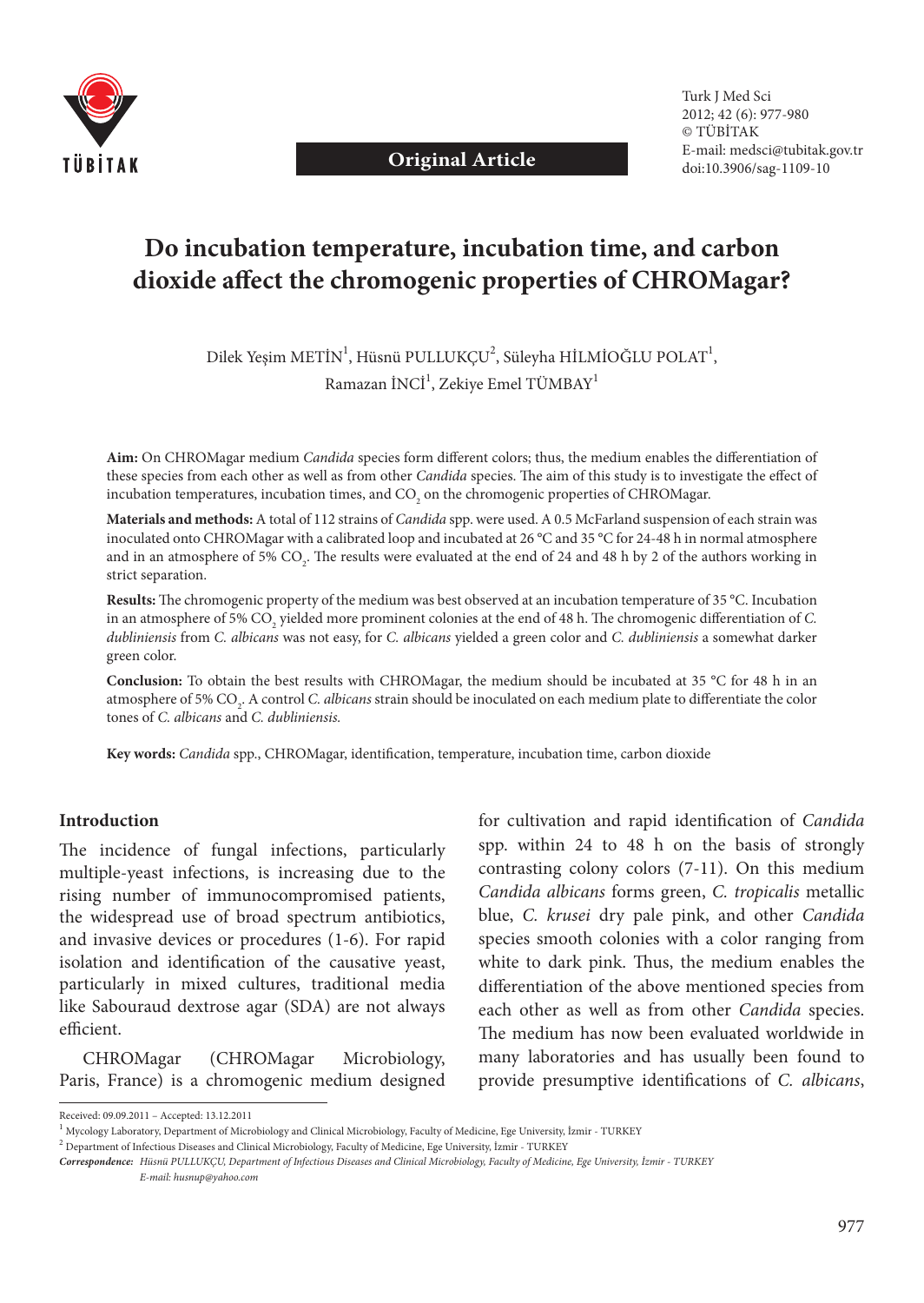*C. tropicalis*, and *C. krusei* with high levels of sensitivity and specificity (12-17). Mahmoudi Rad et al. found that CHROMagar provides a convenient and cost-effective yet reliable method to isolate the species of *Candida*, especially in cases where more than one species is present (18). *Candida*, which is eukaryotic, forms budding cells. It multiplies principally by the production of blastoconidia and pseudohyphae. Some *Candida* species may produce true septate hyphae associated with the diminution of oxygen in the presence of 5 to  $10\%$  CO<sub>2</sub>. The effect of  $CO_2$  is most clearly demonstrated at 30 °C when it induces a characteristic growth form consisting of a single swollen blastoconidium giving rise to a long, unbranched mycelial tube with few secondary blastoconidia; in atmospheric concentrations of  $\mathrm{CO}_2$ , only blastoconidial growth occurs. Growth in the blastoconidial form is more rapid in 10%  $\mathrm{CO}_2^{\phantom{\dag}}$  than in air (18).

The aim of this study was to evaluate the effect of different incubation temperatures, incubation times, and  $CO<sub>2</sub>$  on the chromogenic properties of CHROMagar.

## **Materials and methods**

A total of 112 strains of *Candida*, isolated from clinical specimens and identified with conventional methods and stored at –20 °C (Yeast Culture Collection, Mycology Laboratory, Ege University Hospital) were used (40 *C. albicans*, 6 *C. dubliniensis*, 22 *C. tropicalis*, 20 *C. krusei*, and 24 *C. glabrata*) (19). As the first step, the yeasts were separately subcultured on SDA (Oxoid, Basingstoke, UK) at 37 °C for 48 h. A 0.5 McFarland suspension of each strain was then inoculated onto CHROMagar with a calibrated loop and incubated for 24-48 h at 2 different temperatures (26 °C and 35 °C). As the second step, upon seeing the effect of 35 °C, 2 more incubations at 35 °C were carried out, 1 at 35 °C in normal atmosphere and 1 at 35 °C in an atmosphere of 5%  $CO<sub>2</sub>$ . The results were evaluated at the end of 24 and 48 h by 2 of the authors working in strict separation. As the third step, a mixture of 5 different *Candida* species in saline was made, inoculated on CHROMagar plates, and incubated under the different conditions stated above. In each step, *C. albicans* ATCC 90028 was inoculated onto each culture plate as a control.

## **Results**

On CHROMagar all strains developed colonies by 24 and 48 h. All *Candida* spp. colonies were smooth and glabrous except those formed by *C. krusei*. Color development was generally poor at 26 °C and by 24 h of incubation, but good and typical at 35 °C and by 48 h of incubation, particularly in an atmosphere of 5%  $CO<sub>2</sub>$ . Furthermore, all isolates incubated at 35  $\rm ^{o}C$  with 5%  $\rm CO_{2}$  formed nonspreading, well-limited colonies (Figure).

After 2 days of incubation at 26 and 35 °C in normal atmosphere and at 35 °C with 5%  $CO<sub>2</sub>$ , all colonies of *C. albicans* isolates showed the characteristic green color. All of the *C. dubliniensis* isolates had a dark green color at all incubation times, at 35 °C, and with and without 5%  $CO_2$  except by incubation at 26 °C. The chromogenic differentiation of *C. dubliniensis* from *C. albicans* was not easy, for *C. albicans* yielded green and *C. dubliniensis* yielded a somewhat darker green color.

After 24 h incubation at 26 °C, *C. tropicalis* isolates showed various colors, namely cream, pink, and dark blue. By incubation at 35 °C for 24 and 48 h, the yeast yielded the blue color. Only one isolate of *C. tropicalis*  kept the initial cream color under all conditions of incubation.



Figure. Colony colors in mixed culture with 48 h of incubation. Above left: At 26 °C. Above right: At 35 °C with  $\text{CO}_2$ . Below left and right: At 35 °C without  $CO_{2}$ .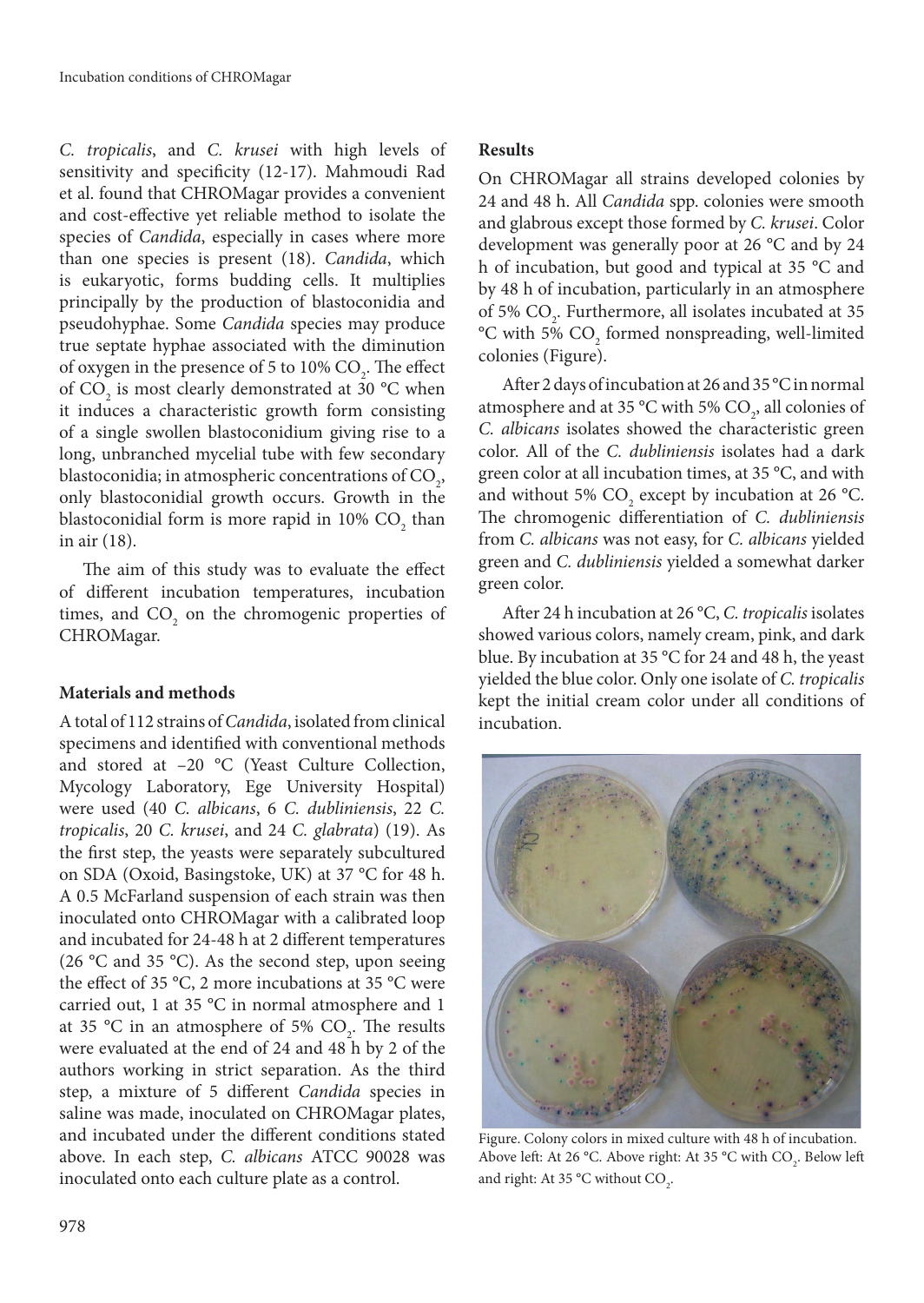All *C. krusei* isolates were cream-colored at 26 °C by 24 h of incubation, but they turned to pink at both temperatures by 48 h of incubation. With its dry, rough colonies, *C. krusei* could easily be differentiated from other pink colonies, namely those of *C. glabrata.* By 24 h of incubation, all *C. glabrata*  isolates were cream-colored at 26 °C, but some isolates changed to pink at 35 °C with and without 5%  $CO_2$ . At incubation for 48 h, all strains showed a pink color under all other conditions.

## **Discussion**

CHROMagar *Candida* is a differential culture medium for the isolation and presumptive identification of clinically important yeasts within 24 to 48 h on the basis of strongly contrasting colony colors (8,10). The medium has now been evaluated worldwide in many laboratories and has usually been found to provide presumptive identifications of *C. albicans*, *C. tropicalis*, and *C. krusei* with high levels of sensitivity and specificity  $(8,9,11-14)$ . Liguori et al. reported that the specificity for *C. albicans* identification by CHROMagar is around 75% (20). In the same study, sensitivity was found to be in the range of 81.9% to 87.7% by phenotypic tests.

For the medium as originally supplied by CHROMagar Microbiology, the color of colonies on the medium was intended to be read after 48 h of incubation at 37 °C (15). Some investigators found that an incubation temperature of 30 °C gave results similar to those at 37 °C, though with less intense color hues. The recommendations from some distributors of the chromogenic medium are for incubation at 30- 37 °C for 48 h (15). While these are the conditions most often used by investigators, there are isolated reports of incubation at 25 °C and for periods longer than 48 h. Odds and Davidson (12) examined the formation of distinctive colors by *Candida* species incubated at 3 temperatures, 25, 30, and 37 °C, and found that the color formation of colonies were generally slower at 25 °C. In this study, among 5 diff erent species of *Candida* tested, *C. albicans* was found to show color stability; it formed a green color under all test conditions. CHROMagar seems to be a suitable medium for the rapid diagnosis of these species under various conditions of incubation. A drawback is that *C. dubliniensis*, which is difficult to

differentiate from *C. albicans* by phenotypic tests, is also often recognizable at the time of first isolation by its formation of colonies with a green color, albeit with a darker green hue than is normal for *C. albicans*  (12,21-23). As shown in the present study, incubation not at 26 °C but at 35 °C would be necessary for the formation of the typical dark green hue, which could help the objective differentiation from *C. albicans*. Inclusion of a control strain of *C. albicans* in the test can also be of help in differentiating color hues of the 2 distinct species.

*Candida tropicalis* could be easily recognized with its distinct blue color formed under all incubation conditions except incubation at 26 °C and for 24 h. In the latter conditions the yeast showed varying colors, namely cream, pinkish cream, and light blue. It seems that for the formation of the typical blue color, it is not the temperature or  $\mathrm{CO}_2$ , but rather a longer incubation such as 48 h that is necessary. Out of 22 *C. tropicalis* isolates only 1 isolate (the identification of which was checked twice) formed cream-colored colonies under all incubation conditions, but this rare finding should not be seen as a disadvantage of the medium in the identification of *C. tropicalis*.

Some publications stated that *C. glabrata* could be differentiated from other *Candida* species on CHROMagar in view of its pink colonies, but other papers studying many more species of *Candida*  reported that *C. parapsilosis* and *C. lusitaniae* also form a pink color (7-9,24). In the present study, it was observed that at both temperatures at 24 h, *C. glabrata* formed uniform colors varying from cream to pink, but at 48 h of incubation the yeast uniformly developed a pink color. Since this study did not include other species previously reported to form pink colonies, like *C. parapsilosis* or *C. lusitaniae*, we are not definite about the relationship between *C*. *glabrata* and CHROMagar (7,9,25,26)

Among *Candida* species, *C. albicans*, *C. tropicalis*, *C. krusei*, and *C. glabrata* are the most frequent causes of candidoses. CHROMagar can be used in the rapid identification of these species. In general, incubation of the inoculated medium at 35 °C and for 48 h leads to formation of uniform color for each species. Incubation at 26 °C and for 24 h seems not to be optimal for the function of the medium. Color formation seems not to be dependent on  $\mathrm{CO}_2$  in the